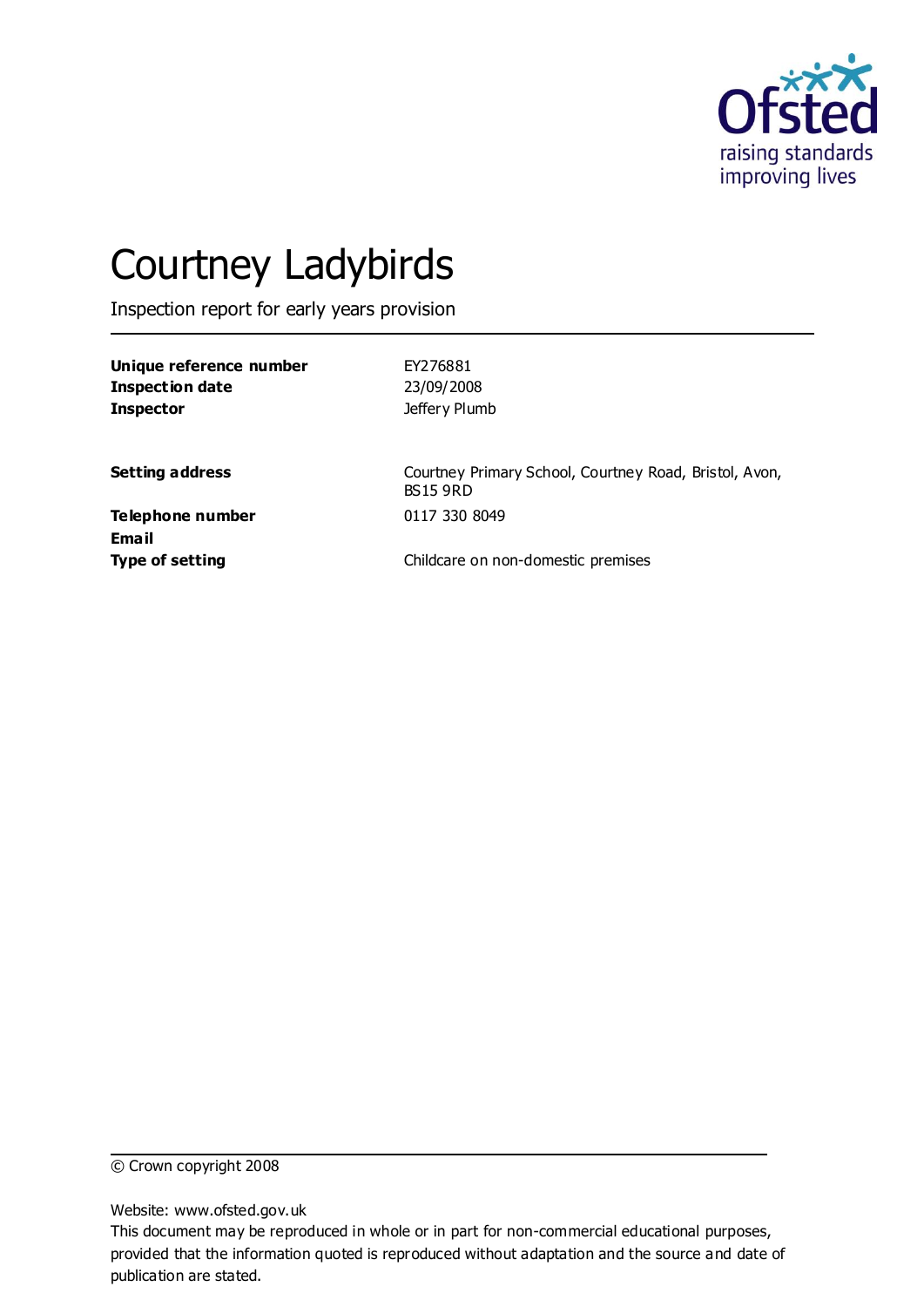### **Introduction**

This inspection was carried out by Ofsted under Sections 49 and 50 of the Childcare Act 2006 on the quality and standards of the registered early years provision. 'Early years provision' refers to provision regulated by Ofsted for children from birth to 31 August following their fifth birthday (the early years age group). The registered person must ensure that this provision complies with the statutory framework for children's learning, development and welfare, known as the *Early* Years Foundation Stage.

The report includes information on any complaints about the childcare provision which Ofsted has received since the last inspection or registration whichever is the later, which require Ofsted or the provider to take action in Annex C.

The provider must provide a copy of this report to all parents with children at the setting where reasonably practicable. The provider must provide a copy of the report to any other person who asks for one, but may charge a fee for this service (The Childcare (Inspection) Regulations 2008 regulations 9 and 10).

The setting also makes provision for children older than the early years age group which is registered on the voluntary and/or compulsory part(s) of the Childcare Register. This report does not include an evaluation of that provision, but a comment about compliance with the requirements of the Childcare Register is included in Annex B.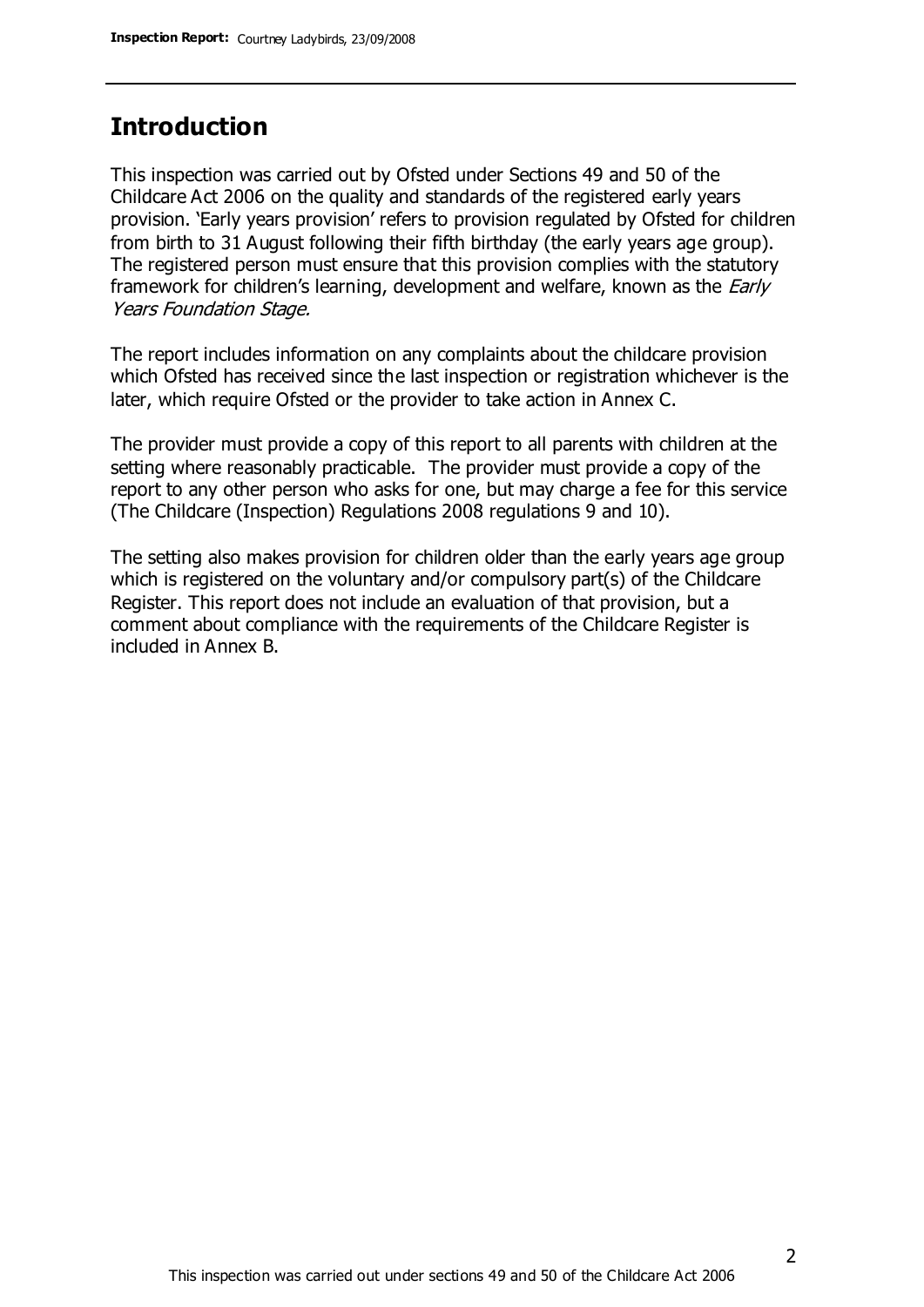# **Description of the setting**

Courtney Ladybirds was previously known as Ladybird Playgroup, which first opened 26 years ago. The name was changed at the time the group transferred to the current premises at Courtney School, Kingswood in 2004. Courtney Ladybirds is a voluntary organisation run by a committee of parents. It is based in a converted classroom, which provides a large play space, toilet facilities, kitchen and small office. Children have use of the school hall. Outside, children have access to the playground and a grassed area. There are 40 children on roll, of whom 28 are funded. The children come from the local community in Kingswood, on the outskirts of Bristol. A very small number of children have special educational needs. The setting is open Monday to Friday during school terms. It offers a range of sessions. Breakfast club operates from 08.30 to 09:00, morning session from 09:00 to 11:30, lunch from 11:30 to 12:30 and an afternoon session from 12:30 to 15:00. Children may attend as many sessions as their parents wish, but are limited to one session and one meal club per day. There are five members of staff, all of whom are qualified and have experience in child care. Staff are supported on a daily basis. There is a high adult: child ratio, which is facilitated by three parent assistants. The group is affiliated to the Pre-School Learning Alliance and is included in South Gloucestershire Education Authority's Early Years Development Plan. The provider is on the Early Years Register and voluntary part of the Childcare Register

### **Overall effectiveness of the early years provision**

Courtney Ladybirds Playgroup makes satisfactory provision for children in the EYFS. Children are kept safe. Planning based on careful observations of what interests the children and what they enjoy ensures that the children make satisfactory progress. However, insufficient attention is given to involving parents in the planning of the learning activities for their children. Monitoring based on close observations of what children achieve is satisfactory. The capacity of the provision to maintain continuous improvement is satisfactory.

### **What steps need to be taken to improve provision further?**

To further improve the early years provision the registered person should:

- involve parents in the planning of learning activities for their children to raise their achievement
- develop the leadership team so that they become better skilled at observing the interaction between staff and children during planned activities and give more robust feedback to staff on how to use opportunities more effectively to develop and extend children's language skills
- work in partnership with the school to enhance the outdoor play environment as a dynamic and exciting learning resource for children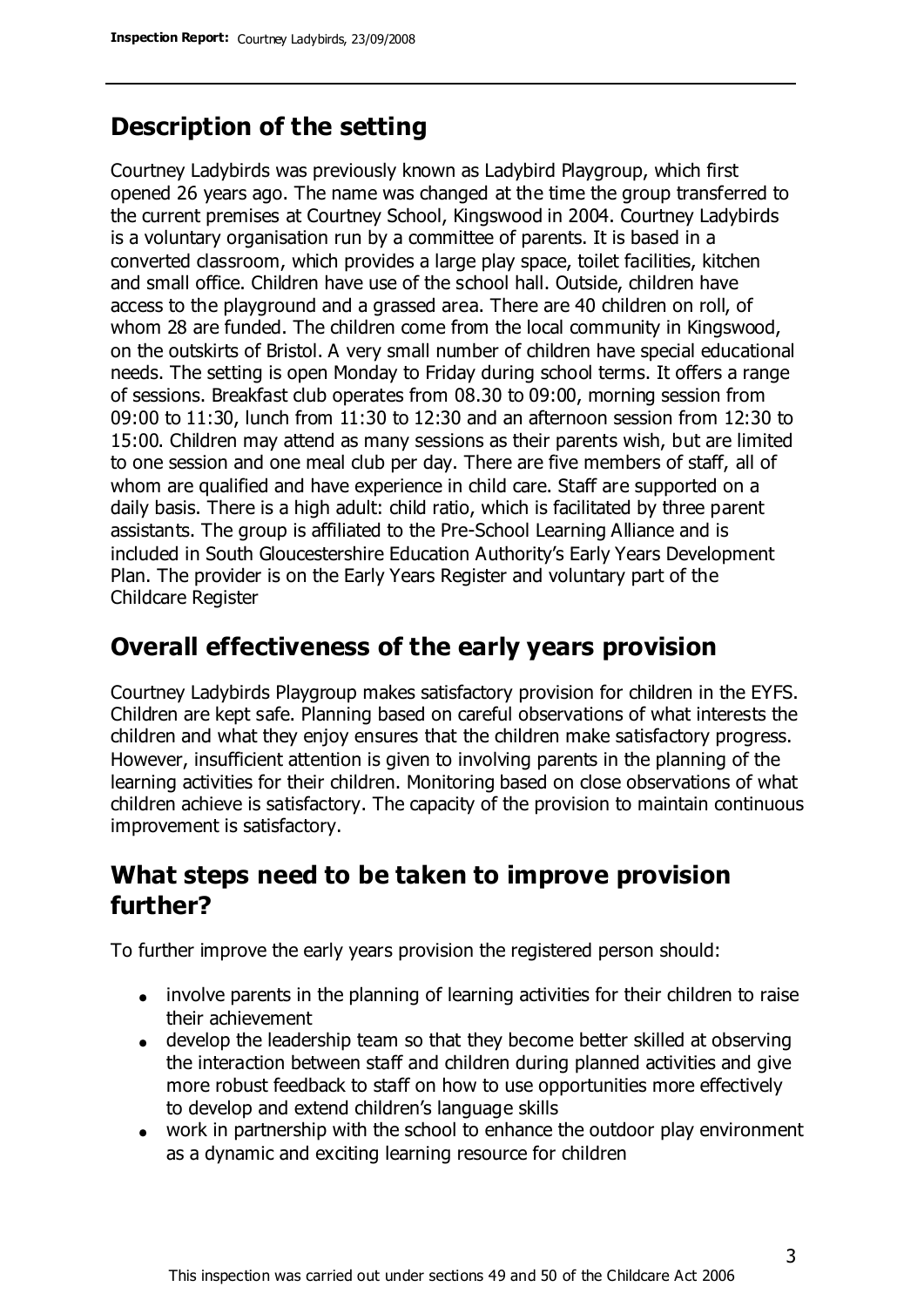# **The leadership and management of the early years provision**

Good systems are in place to keep children safe. Child protection procedures meet government guidelines. Vetting procedures when recruiting new staff are robust. Every effort is made to provide a clean and safe environment for the children. However, the playgroup leadership are constrained over what they can do to maintain the outdoor play area to a high standard because it belongs to the school. For example, dead leaves gather over the hard surface area, but if the playgroup staff go out and sweep them up it seems to them as if they may be interfering or making a point that they are not satisfied with the quality of site management provided. They know the outdoor environment is drab, but feel they cannot recruit a group of keen mums and dads to spruce it up and make it an attractive space because it does not belong to them.

Satisfactory systems are in place to enable the leadership to know what goes well and what is in need of improvement.

The leadership is very caring. It quickly picks up if a child is struggling or unhappy and takes decisive action to support and settle that child. A child's learning difficulties are identified very early and decisive action is taken to ensure that she/he receives quality and targeted support to help her/him with her/his learning. However, the leadership team are not so skilled or confident in spotting deficiencies in the interaction between staff and children, such as missed opportunities to extend children's language development. They have not received training in how to give robust and constructive feedback to staff when they spot deficiencies. The operational plan is satisfactory and focuses on promoting children's independent learning and ensuring that they are safe and happy.

Communication with parents is good. Parents are pleased with the progress their children make. They say that they feel welcomed and that their children are very happy when at the playgroup. However, they are not involved in the planning of the activities offered to their children. The staff are very good at sharing the developments children make whilst in the playgroup, but not so robust at sharing with parents how they can develop the learning of their children when at home. Partnerships with external agencies are good and support children with learning difficulties exceptionally well. Links with the community, such as the police and fire service, significantly enhance children's learning. Children love it when a fire engine arrives at their playgroup and they learn about how to adopt a safe lifestyle.

# **The quality and standards of the early years provision**

Children make at least satisfactory progress in all areas of learning. Assessment is satisfactory. Observations are used well to improve the quality of provision for the children. For example, as soon as the deputy leader observed that a child was not coping socially in a large group setting, she implemented a small group circle time and joined him with just a few children. He blossomed in confidence and his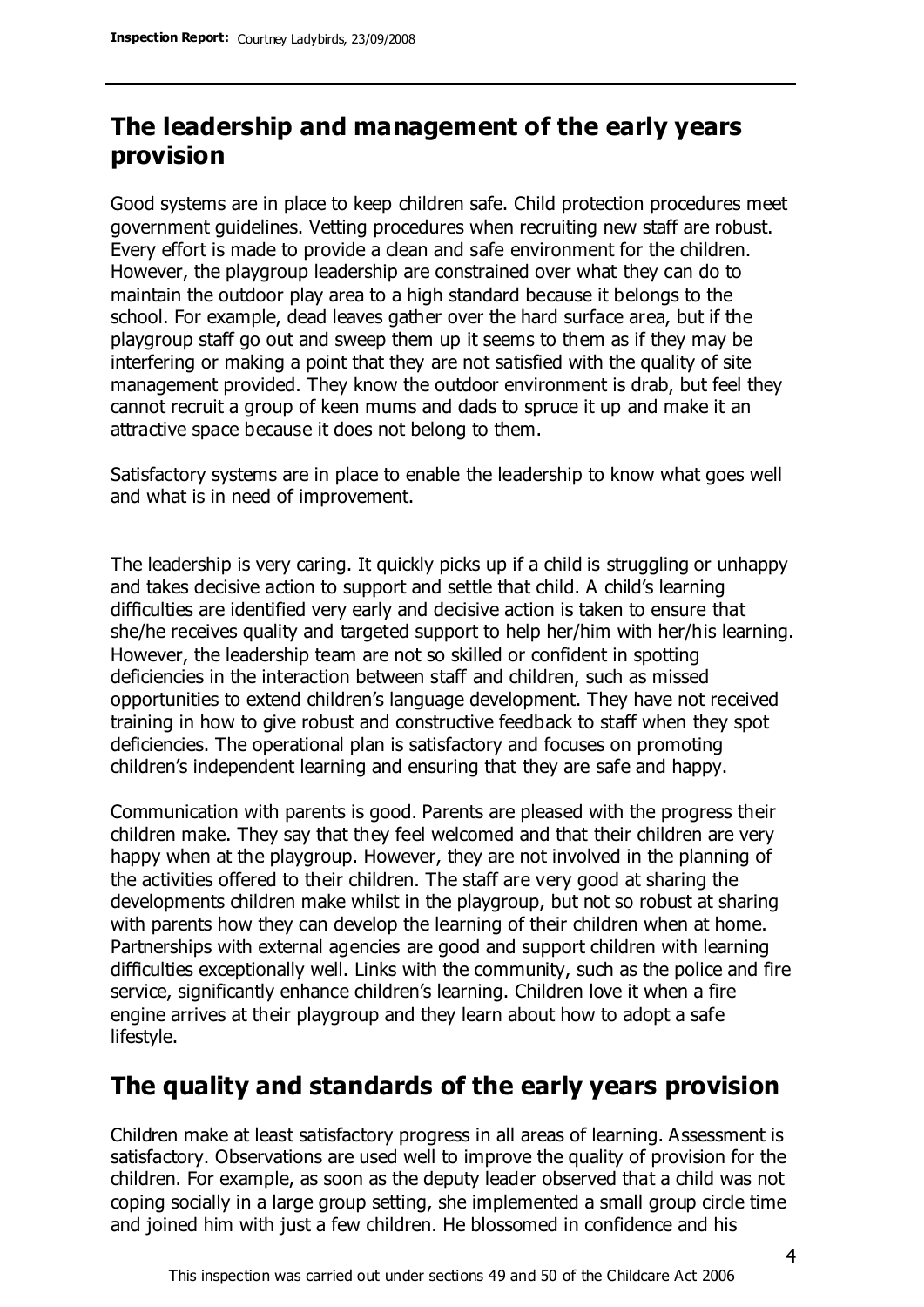language came on leaps and bounds. On occasions though, staff do not sufficiently use open questions to extend children's language development. For example, children being creative and using their imagination whilst manipulating play dough came out with interesting comments such as, 'I've made a sausage' and 'Mine is a present'. Staff did not take time to extend their language development and so missed opportunities to take it forward.

Staff are skilled at encouraging children to adopt safe and healthy lifestyles. They are encouraged to eat healthy snacks and there is a good emphasis on developing children's independence. Children, mostly, independently wash their hands before eating a piece of fruit at snack time. They understand the importance of putting a coat on to go outside when it is very cold and why they must wear sun hats outside during the summer months. Excellent use is made of a local policeman to talk sensitively with the children about the risks of speaking with strangers.

Staff work very hard to overcome difficulties with regards to the small outdoor play area and go out of their way to ensure that the children are provided with good opportunities for their physical development. Children love running around and scrambling safely outdoors to find eggs planted in hiding places by staff. Their understanding of the use of real coins is promoted well when they shop at local stores to buy ingredients for cooking. Staff are particularly adept at introducing children to the rich activities of the different cultural groups who live in Bristol through the celebration of important festivals such as Diwali.

The welfare of the children lies at the heart of the dedicated and highly caring staff team. They ensure that all electrical sockets not in use are covered as are any protruding corners on furniture. Fire drills are regular and frequent. All staff are trained and up-to-date with child protection procedures and there is a suitable number staff with first aid qualifications. The medical and dietary needs of the children are well catered for. Parents say, 'We feel confident that our children are safe, happy and looked after very well'.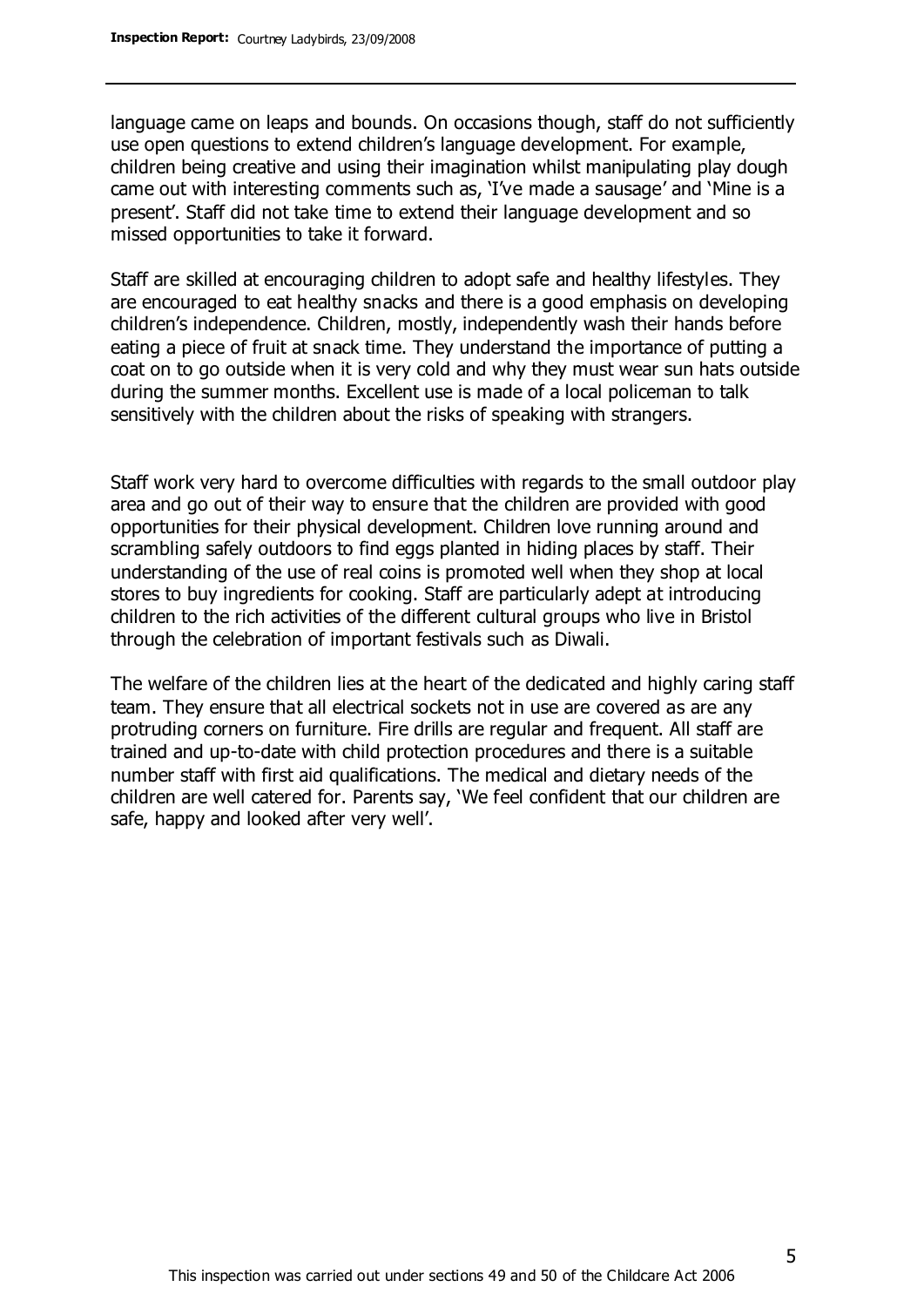### **Annex A: record of inspection judgements**

#### **The key inspection judgements and what they mean**

Grade 1 is Outstanding: this aspect of the provision is of exceptionally high quality Grade 2 is Good: this aspect of the provision is strong Grade 3 is Satisfactory: this aspect of the provision is sound Grade 4 is Inadequate: this aspect of the provision is not good enough

### **Overall effectiveness**

| How effective is the provision in meeting the needs<br>of children in the Early Years Foundation Stage? |  |
|---------------------------------------------------------------------------------------------------------|--|
| How well does the provision promote inclusive practice?                                                 |  |
| The capacity of the provision to maintain continuous                                                    |  |
| improvement.                                                                                            |  |

### **Leadership and management**

| How effectively is provision in the Early Years               |  |
|---------------------------------------------------------------|--|
| <b>Foundation Stage led and managed?</b>                      |  |
| How effective is the setting's self-evaluation, including the |  |
| steps taken to promote improvement?                           |  |
| How well does the setting work in partnership with parents    |  |
| and others?                                                   |  |
| How well are children safeguarded?                            |  |

### **Quality and standards**

| How effectively are children in the Early Years         |   |
|---------------------------------------------------------|---|
| <b>Foundation Stage helped to learn and develop?</b>    |   |
| How effectively is the welfare of children in the Early |   |
| <b>Years Foundation Stage promoted?</b>                 |   |
| How well are children helped to stay safe?              |   |
| How well are children helped to be healthy?             |   |
| How well are children helped to enjoy and achieve?      | 3 |
| How well are children helped to make a positive         | 3 |
| contribution?                                           |   |
| How well are children helped develop skills that will   | 3 |
| contribute to their future economic well-being?         |   |

Any complaints about the inspection or report should be made following the procedures set out in the guidance available from Ofsted's website: www.ofsted.gov.uk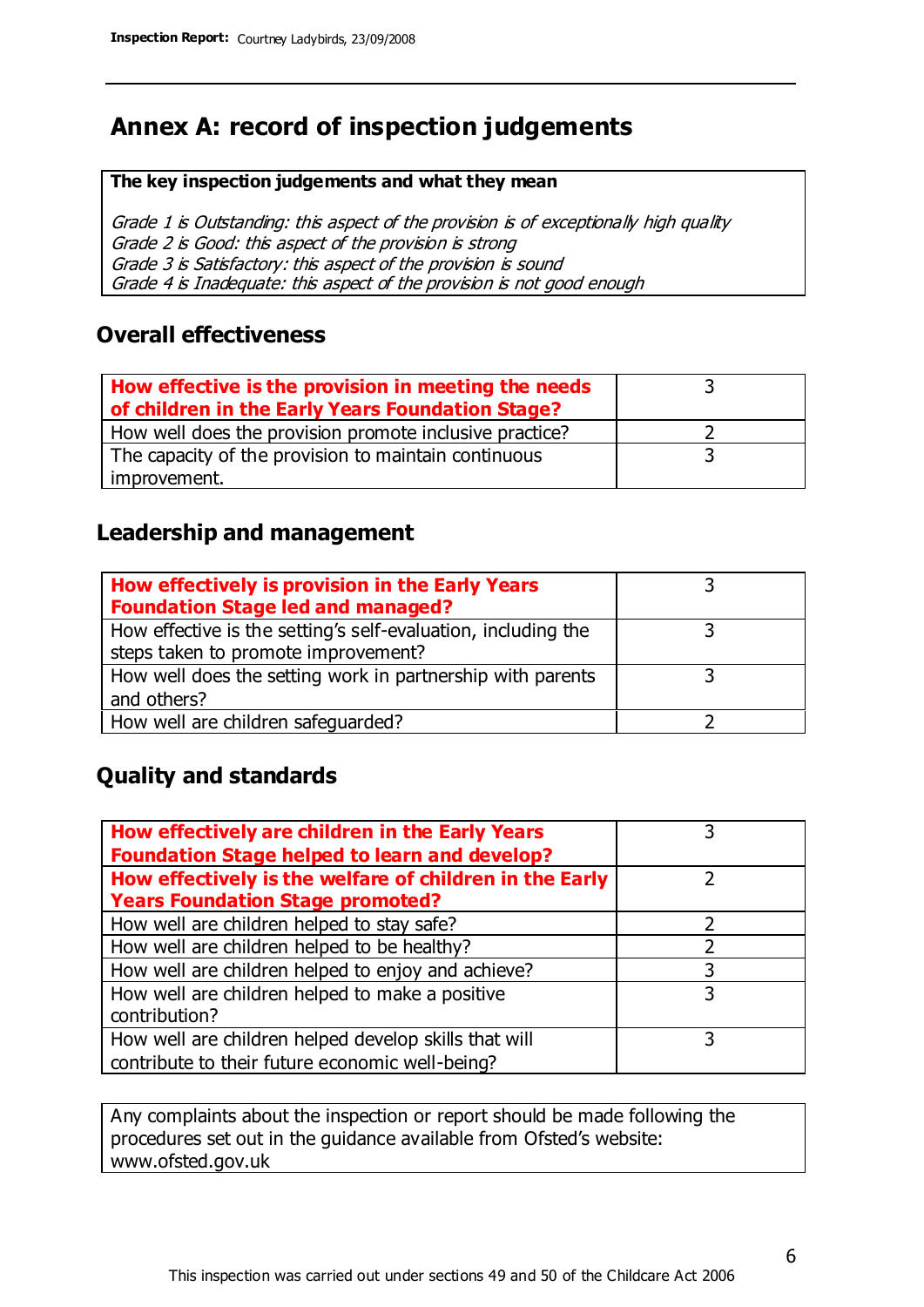### **Annex B: the Childcare Register**

The provider confirms that the requirements of the voluntary part of the Childcare Register are: Met